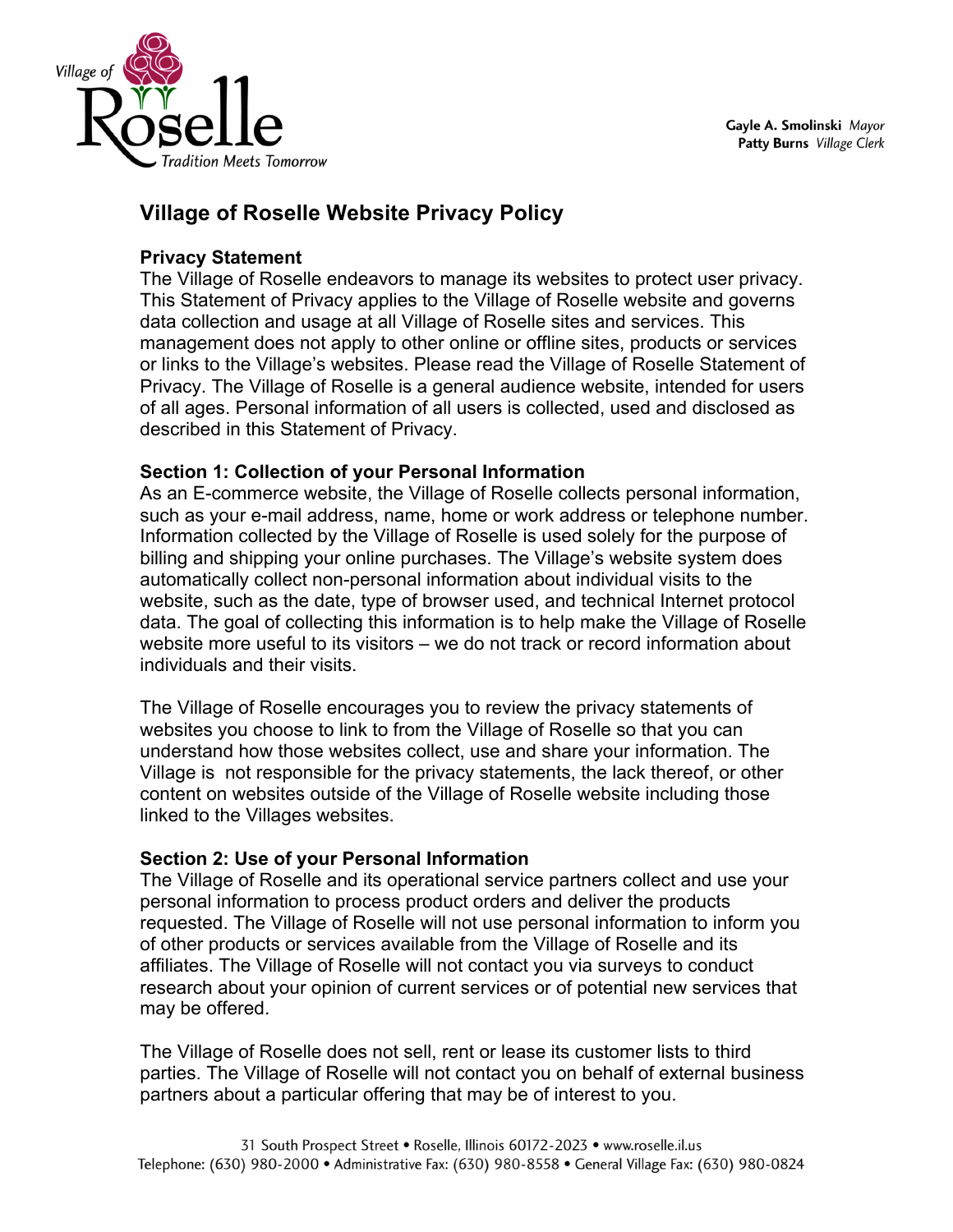The Village occasionally hires other companies to provide limited services on our behalf, such as handling the processing and delivery of mailings, providing customer support, processing transactions, or performing statistical analysis of our services. We will only provide those companies the personal information they need to deliver the service. They are required to maintain the confidentiality of your information and are prohibited from using that information for any other purpose.

The Village of Roselle does not use or disclose sensitive personal information, such as race, religion, or political affiliations, without your explicit consent.

The Village of Roselle may access and/or disclose your personal information if required to do so by law or in the good faith belief that such action is necessary to: (a) conform to the edicts of the law or comply with legal process served on the Village of Roselle or the site; (b) protect and defend the rights or property of the Village of Roselle, including its website; or (c) act under exigent circumstances to protect the personal safety of users of the Village of Roselle or the public.

Personal information collected on this site may be stored and processed in the United States or any other country in which the Village of Roselle or its affiliates, subsidiaries or agents maintain facilities, and by using this site, you consent to any such transfer of information outside of your country. The Village of Roselle abides by the safe harbor framework as set forth by the U.S. Department of Commerce regarding the collection, use, and retention of data from the European Union.

### **Section 3: Control your Personal Information**

The Village of Roselle offers its customers choices for the collection, use and sharing of personal information. You may notify us of your preferences by emailing financedept@roselle.il.us. Please be sure to provide complete account information so we can identify you in our records.

You may also stop the delivery of future promotional e-mail from the Village of Roselle by responding directly to any email you receive with a request to remove you from the mailing list

#### **Section 4: Security of your Personal Information**

The Village of Roselle is committed to protecting the security of your personal information. We use a variety of security technologies and procedures to help protect your personal information from unauthorized access, use, or disclosure. For example, we store the personal information you provide on computer systems with limited access, and are located in controlled facilities. When we transmit highly confidential information (such as a credit card number) over the